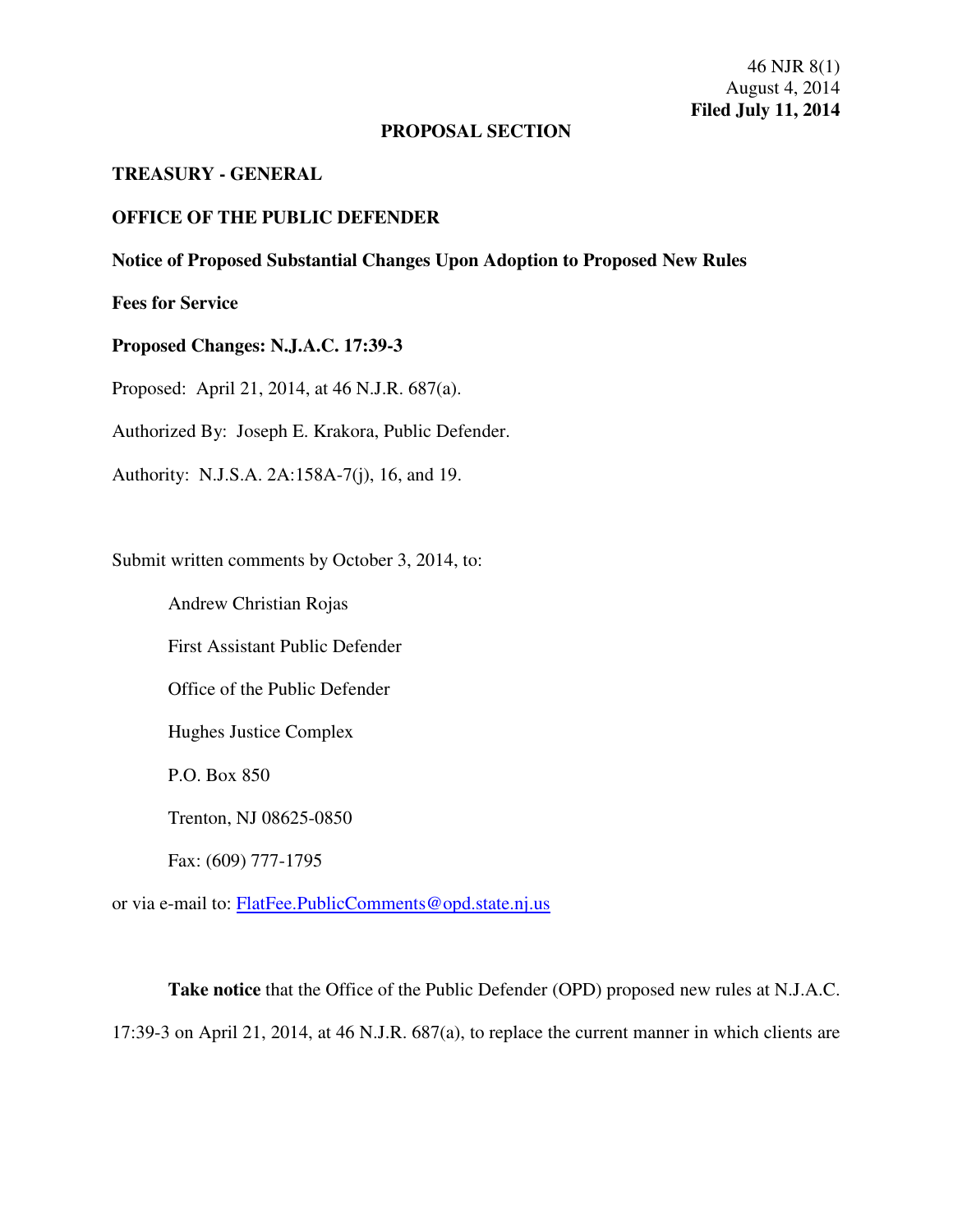charged for services rendered on their behalf by the OPD. The public comment period closed June 20, 2014.

The OPD is proposing two substantial changes throughout the new rules based upon further internal discussion. The OPD did not receive any public comments on the original notice of proposal. This notice of proposed substantial changes is published pursuant to N.J.S.A. 52:14B-4.10.

#### **Summary** of Agency-Initiated Changes:

Upon discussion with staff, the Public Defender has made the following two changes throughout the new rules:

1. At N.J.A.C. 17:39-3.1(b)1i and ii and (b)2i and ii, a change to the lead-in text is made to clarify that the degree of crime indicated is for what the client is initially charged with, not the final charge as of the ultimate disposition. This change simply provides that the fee is based on the initial charges against the clients; and

2. At N.J.A.C. 17:39-3.1(b)1i(1) and (2) and (b)1ii(1) and (2), (b)2i(1) and (b)2ii(1), and (b)3i substitution of the word "disposition" for "plea." This change simply provides additional clarification that the new rules will affect all types of case resolutions, not just pleas.

### **Effect of Proposed Changes on Impact Statements Included in Original Proposal**

The changes to the proposed new rules will not affect the impact statements included in the original rule proposal. These changes simply clarify that the new rules will affect all types of case resolutions, not just pleas and that the fee is based on the initial charges against the clients. None of these changes affect the Social, Economic, Jobs, or Agriculture Industry Impacts; the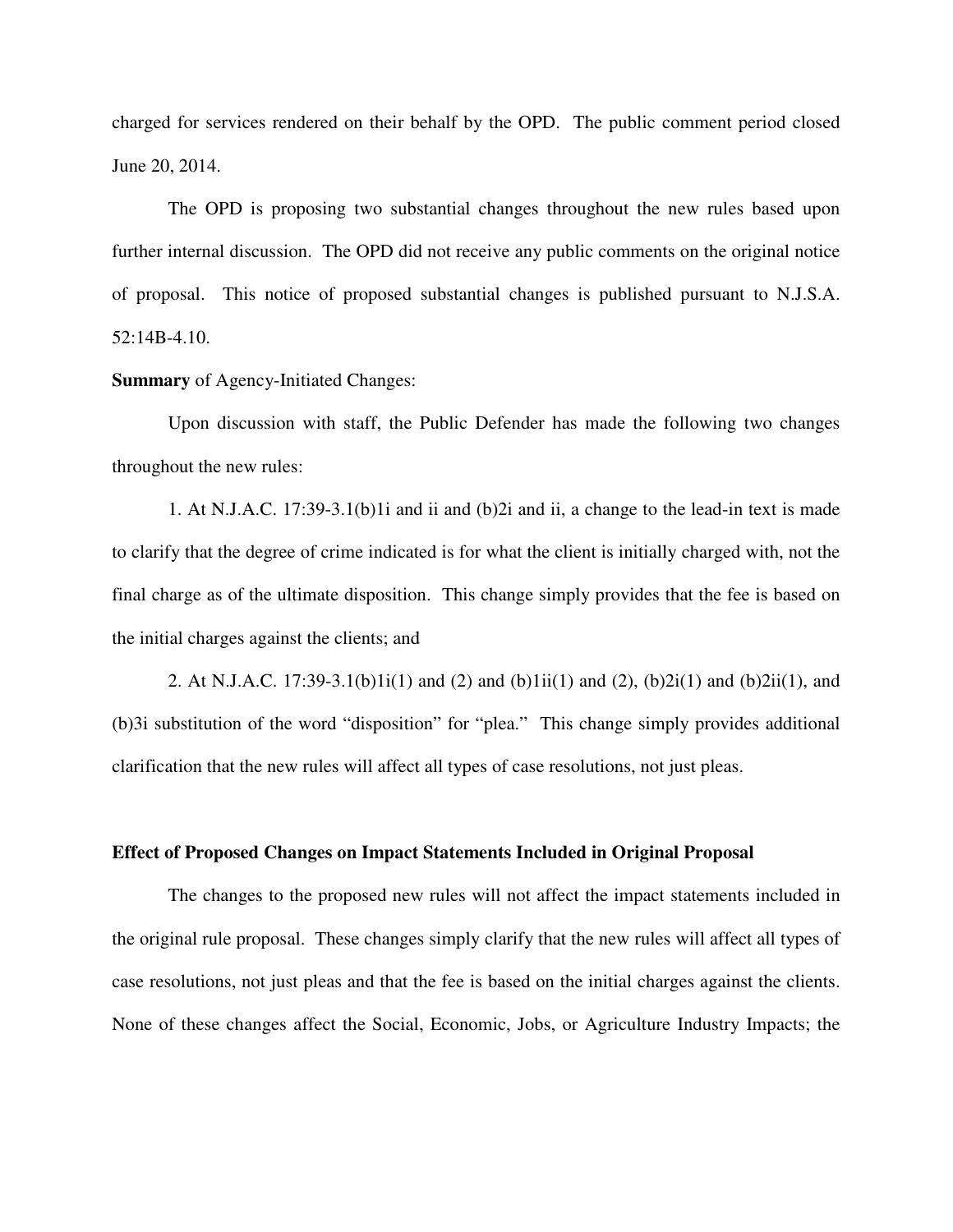Federal Standards Statement; the Regulatory Flexibility Statement; or the Housing Affordability or Smart Growth Development Impact Analyses as published in the original proposal.

**Full text** of the proposed substantial changes to the proposed new rules follows (additions to proposal indicated in boldface **thus**; deletions from proposal indicated in brackets [thus]:

### CHAPTER 17

### OFFICE OF THE PUBLIC DEFENDER

SUBCHAPTER 1.-2. (RESERVED)

# SUBCHAPTER 3. FEES FOR SERVICE

17:39-3.1 Office of the Public Defender fees

(a) (No change from proposal.)

(b) In all cases, the Office of the Public Defender will charge its clients a flat fee based on the case type and/or degree of crime. These rates will apply to all attorney and investigator services, including any litigation (experts and transcripts) expenses, provided by the OPD to provide representation to its clients pursuant to N.J.S.A. 2A:158A-7(d). As used in this subsection, "day" shall mean any court day during which any portion of the trial takes place to include jury selection at the front end and deliberations at the back end. The billing rates used in criminal cases are as follows:

- 1. Criminal Court (Adult):
	- i. [For] **Clients charged with** 1st and 2nd degree crimes:
		- (1) Pre-indictment [plea] **disposition**: \$250.00;
		- (2) Post-indictment [plea] **disposition**: \$500.00;
		- (3)-(4) (No change from proposal.)